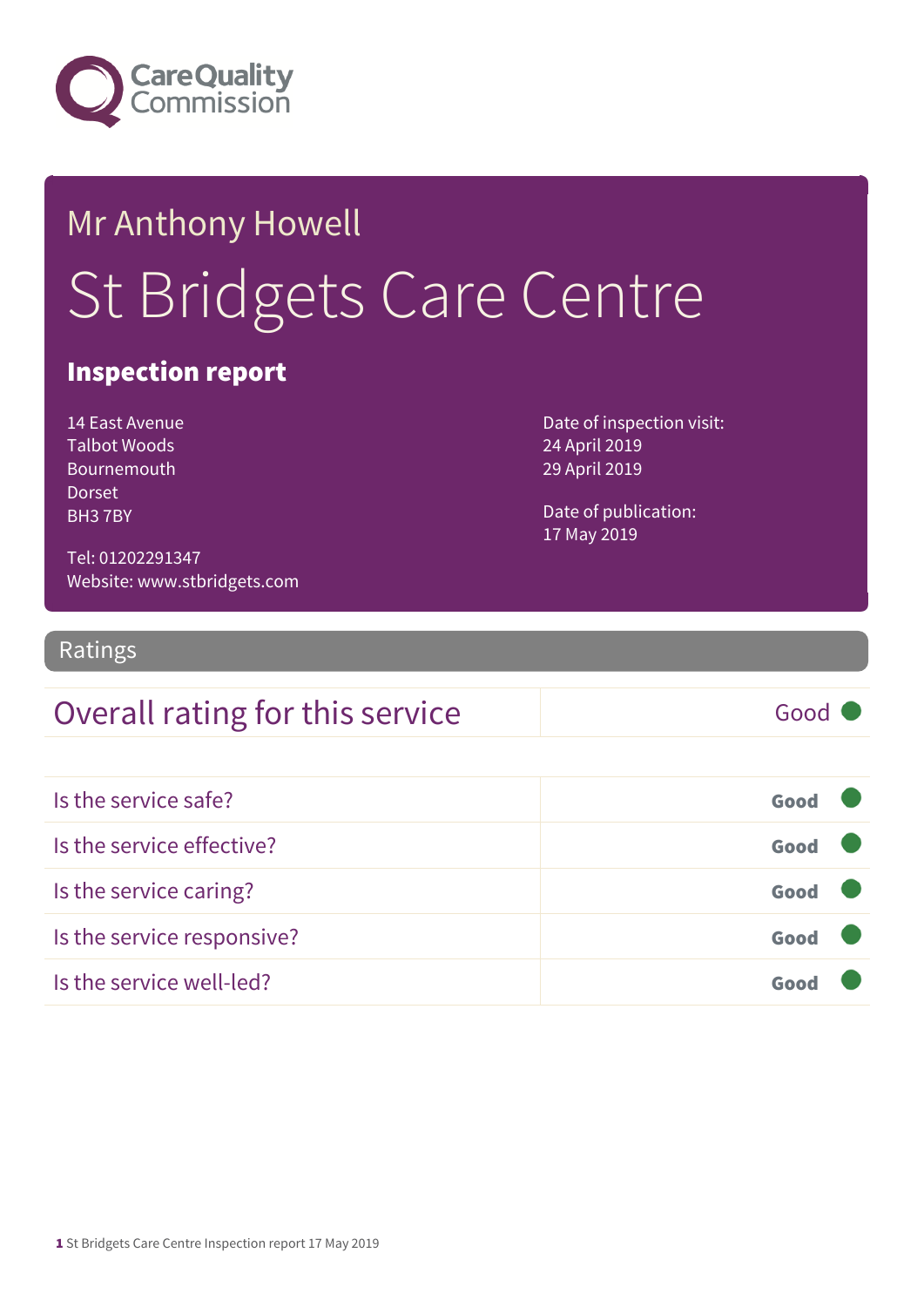#### Summary of findings

#### Overall summary

About the service: St Bridget's Care Centre is registered to provide accommodation and personal care for up to 12 people. At the time of this inspection there were 8 people living at the home all of whom were over 65.

People's experience of using this service:

People gave positive feedback about the home and had no concerns about safety. The staff knew people well and knew how they preferred their care and support to be given.

Staff were knowledgeable about the systems and processes in place to safeguard people from potential abuse and knew what action to take if they suspected people were at risk of abuse.

Staff treated people with kindness, respect and dignity, whilst at the same time promoting people's independence. People received personalised care and, which was planned and delivered to meet their needs.

The home was in good decorative order and people had access to well-maintained gardens.

People were happy with the standards of meals provided.

Staff were supported with regular supervision, annual appraisals and relevant training courses.

The service worked closely with health care professionals to ensure people received the support they needed to manage their health needs.

People were provided with access to activities and to access the community with outings to places of interest.

People's medicines were being managed safely, stored securely and administered by trained staff.

People and their relatives were involved in assessing and planning the care and support they received.

People and relatives knew how to make a complaint and felt confident they would be listened to if they needed to raise any concerns.

There was a system of audits and spot checks in place to ensure the service received ongoing monitoring to review the quality of the service provided.

People had confidence in the management team and felt the service provided clear leadership.

Rating at last inspection:

2 St Bridgets Care Centre Inspection report 17 May 2019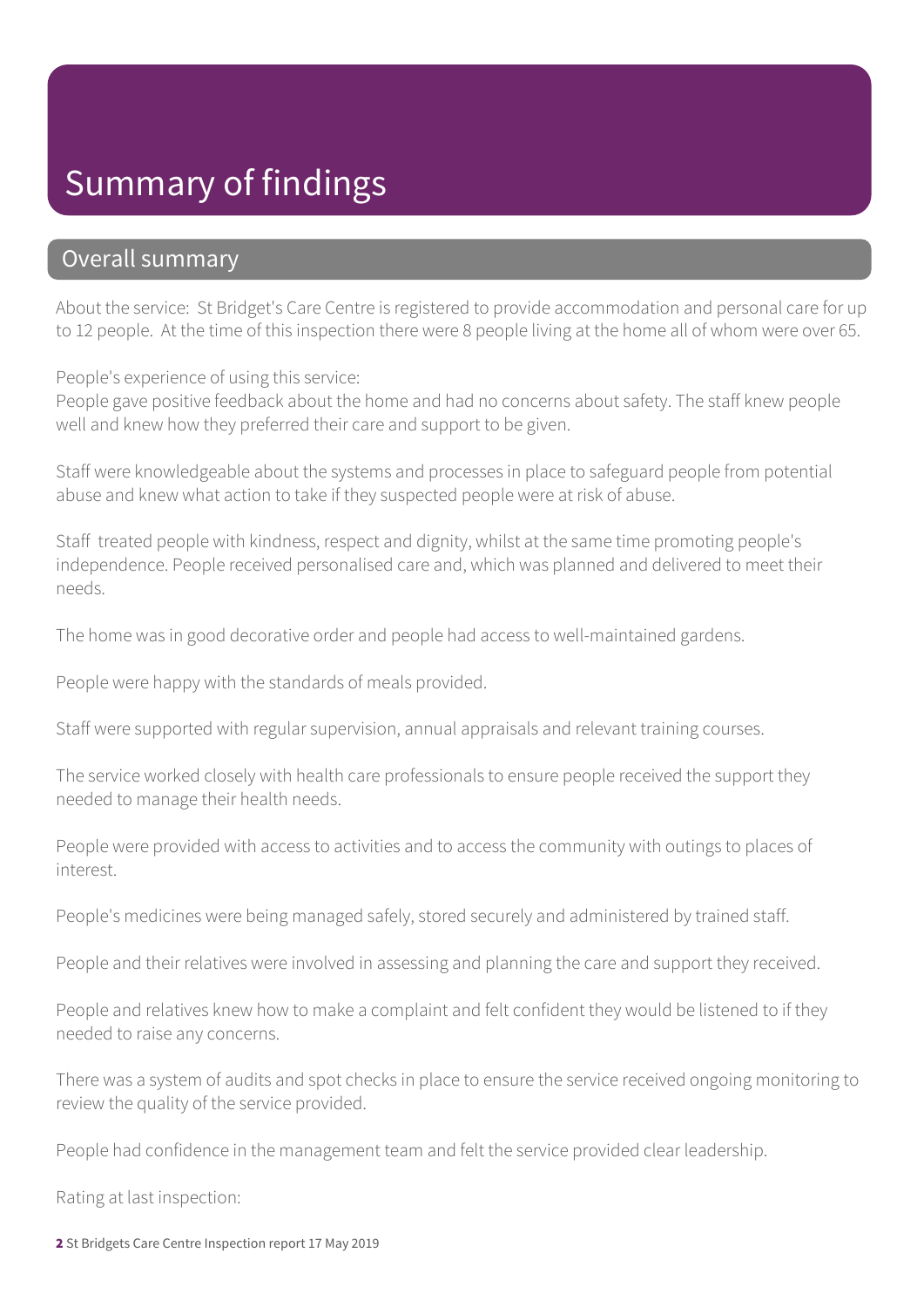The last inspection report was published on 26 October 2016, when the service was rated as good.

Why we inspected:

This was a planned scheduled comprehensive inspection.

Follow up:

We will continue to monitor this service and plan to inspect in line with our inspection schedule for those services rated as Good.

For more details, please see the full report which is on the CQC website at www.cqc.org.uk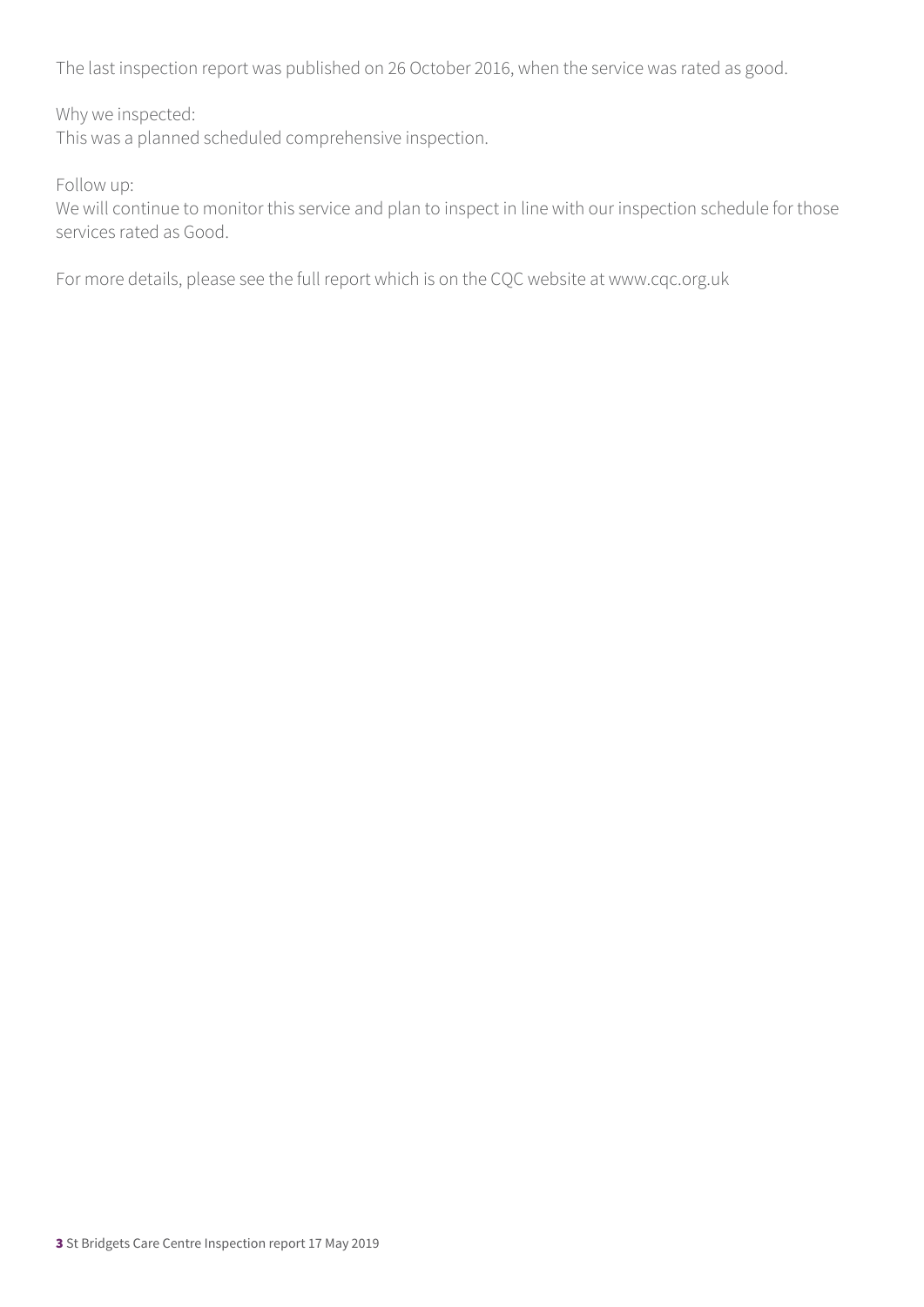#### The five questions we ask about services and what we found

We always ask the following five questions of services.

| Is the service safe?<br>The service was safe<br>Details are in our Safe findings below.                   | Good |
|-----------------------------------------------------------------------------------------------------------|------|
| Is the service effective?<br>The service was effective<br>Details are in our Effective findings below.    | Good |
| Is the service caring?<br>The service was caring<br>Details are in our Caring findings below.             | Good |
| Is the service responsive?<br>The service was responsive<br>Details are in our Responsive findings below. | Good |
| Is the service well-led?<br>The service was well-led<br>Details are in our Well-Led findings below.       | Good |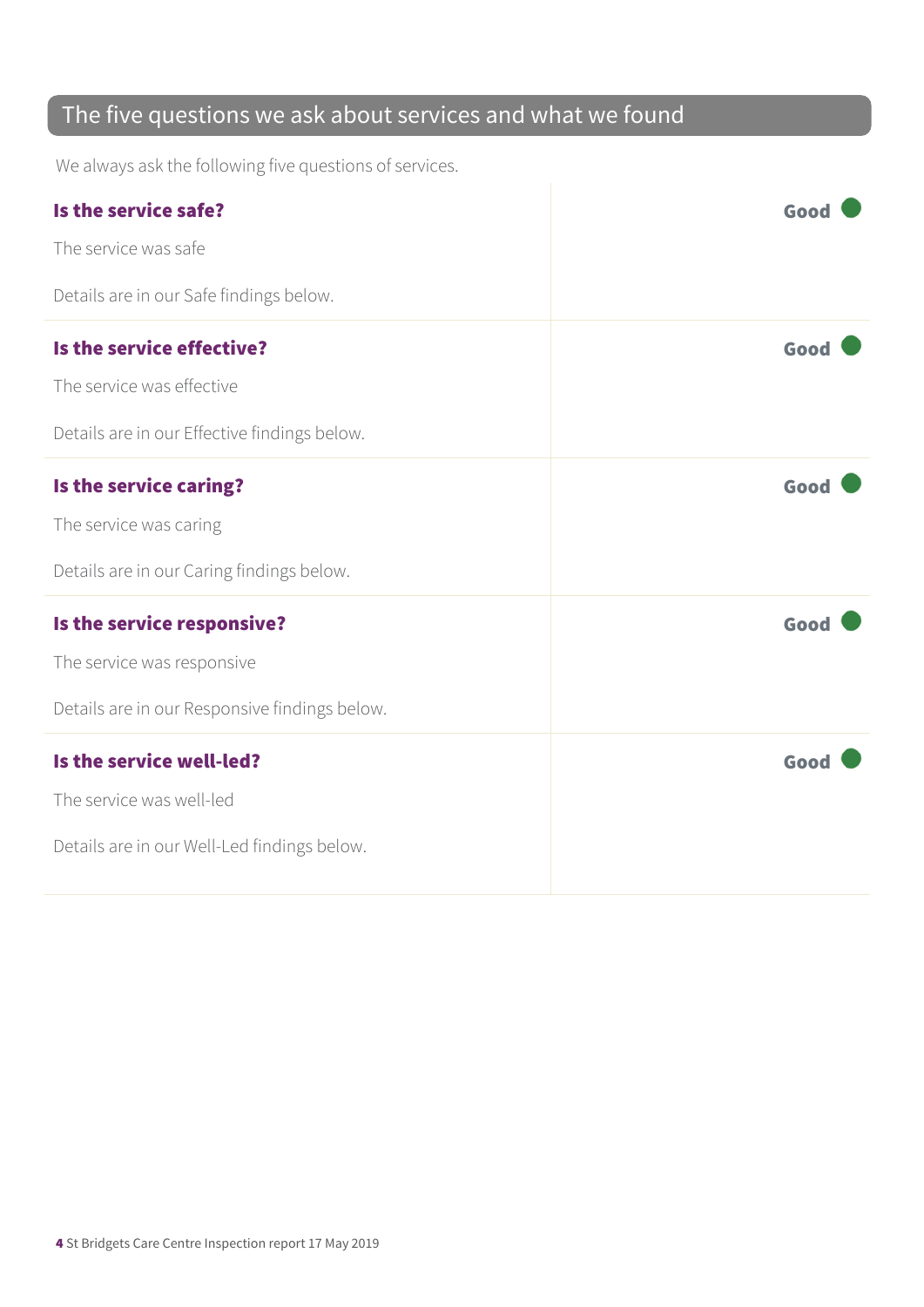

# St Bridgets Care Centre Detailed findings

### Background to this inspection

#### The inspection:

We carried out this inspection under Section 60 of the Health and Social Care Act 2008 (the Act) as part of our regulatory functions. This inspection was planned to check whether the provider was meeting the legal requirements and regulations associated with the Act, to look at the overall quality of the service, and to provide a rating for the service under the Care Act 2014.

Inspection team: The inspection was carried out by one inspector on both days of the inspection.

#### Service and service type:

St Bridgets Care Centre is a care home. People in care homes receive accommodation and nursing or personal care. The home does not provide nursing care and meets the needs of older people. CQC regulates both the premises and the care provided, and both were looked at during this inspection.

The service had a manager registered with the Care Quality Commission. This means that they and the provider are legally responsible for how the service is run and for the quality and safety of the care provided.

Notice of inspection: This inspection was unannounced.

#### What we did:

Before the inspection we reviewed information we held about the service and the service provider. The registered manager completed a Provider Information Return. This is a form that asks the provider to give some key information about the service, what the service does well and improvements they plan to make. We looked at notifications we had received for this service. Notifications are information about important events the service is required to send us by law.

We met everyone who lived at the home and spoke with six of these people to gather their views about the care they received. We looked at two people's care records in depth and sampled other people's care plans. We also spoke with five members of staff. We checked recruitment, training and supervision records for staff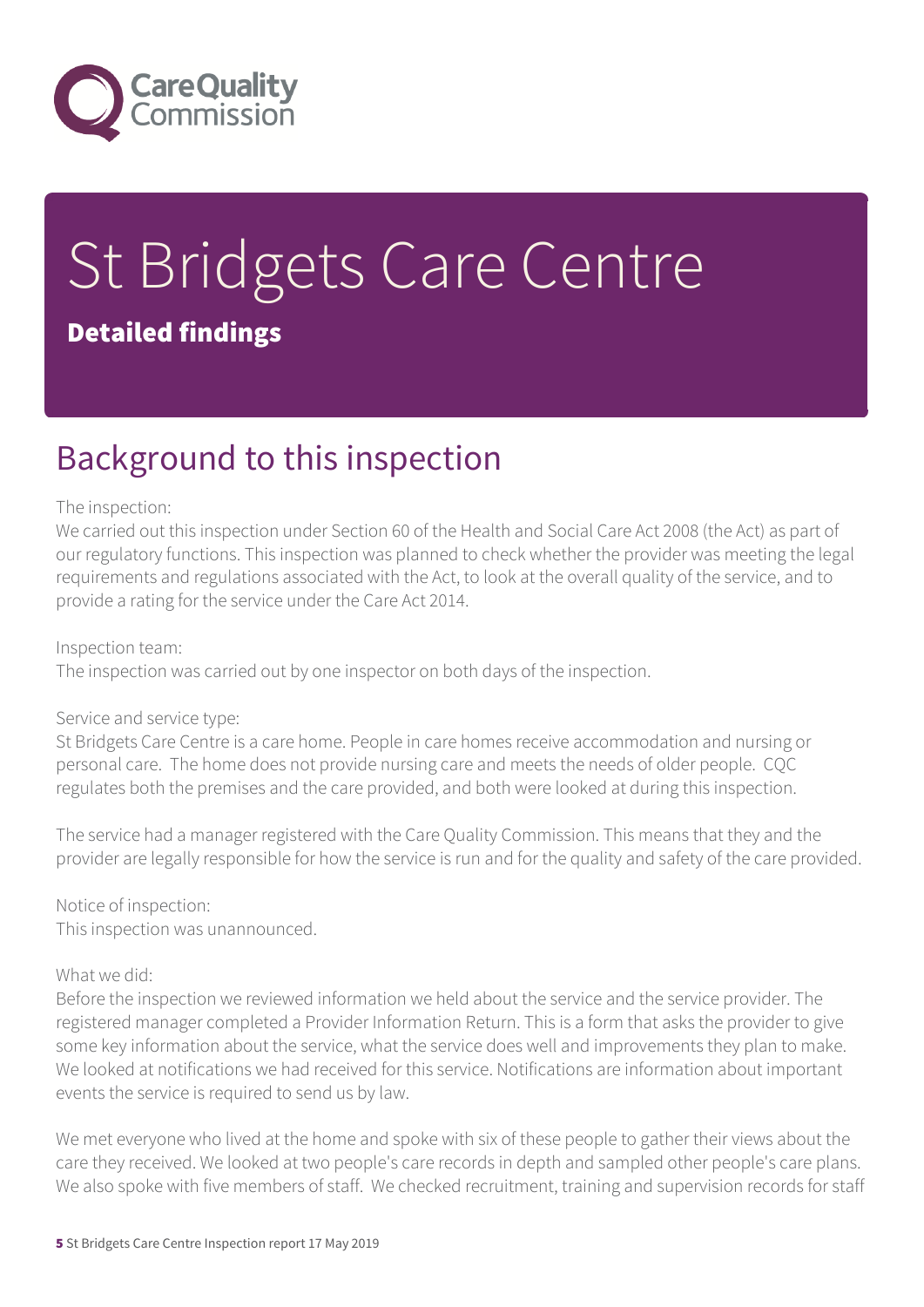and looked at a range of records about how the service was managed. We received feedback from a health care professional who provided support to people in the home.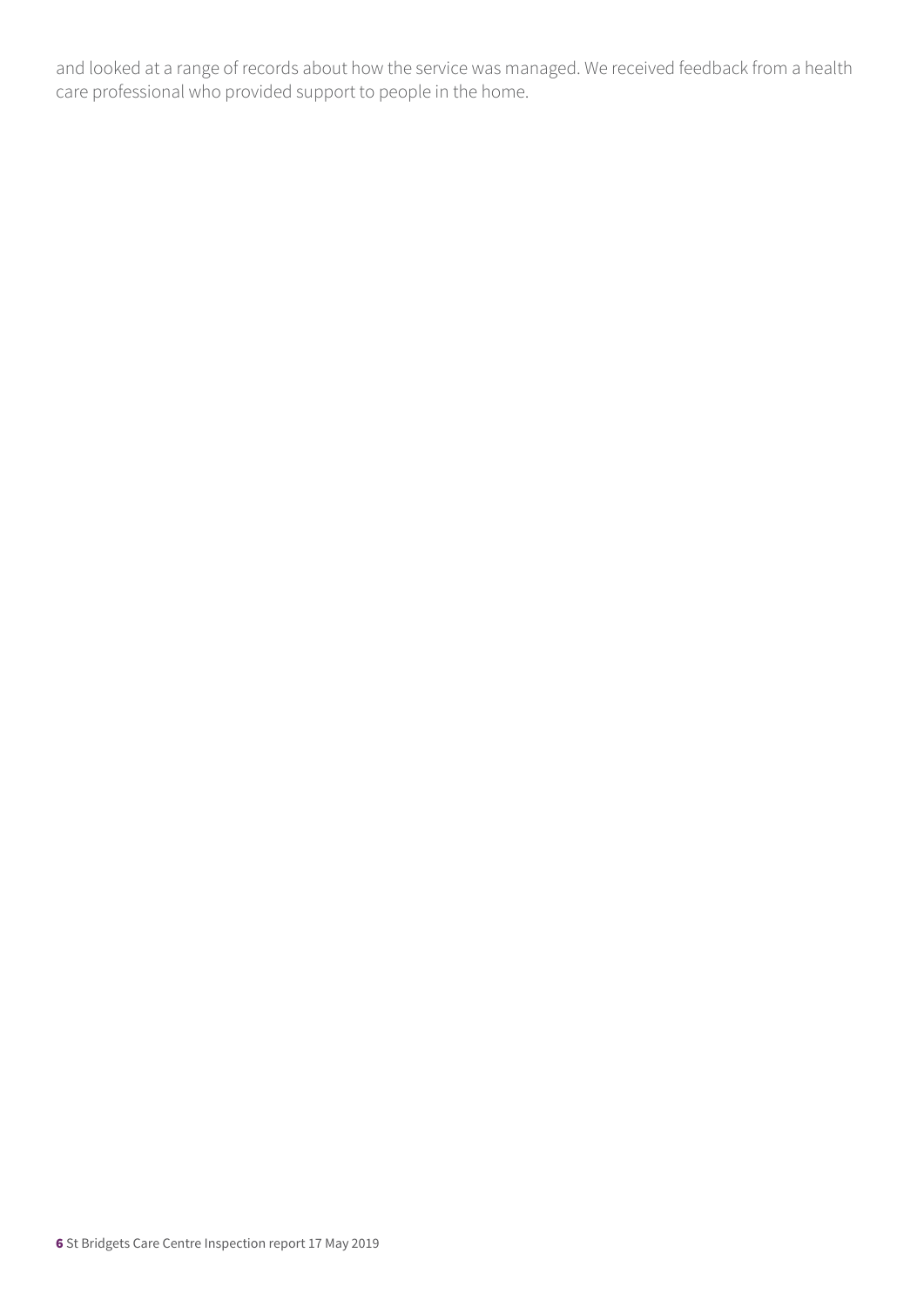### Is the service safe?

## Our findings

Safe – this means we looked for evidence that people were protected from abuse and avoidable harm

Good:  $\Box$  People were safe and protected from avoidable harm. Legal requirements were met.

Systems and processes to safeguard people from the risk of abuse

• People felt supported and had no concerns about safety, feeling St Bridget's Care Centre a safe place in which to live. People made comments such as; "They all work very hard to try and keep us happy", and, "I have no complaints at all, it is very good here".

• Staff received safeguarding training and were aware of how to recognise potential abuse.

• There was a safeguarding and whistleblowing policy in place giving staff clear guidance to follow should they need to refer any concerns to the local authority.

Assessing risk, safety monitoring and management

• On the first day of the inspection we identified some areas for improvement. Some air mattresses were at the wrong setting for the individual's weight. We found one bedroom where a free-standing wardrobe was not attached to the wall, posing a risk of being toppled. There was also a radiator in one bedroom that was not covered. These issues had all been addressed by the second day of the inspection.

- Risks associated in the delivery of people's care had been assessed and actions identified in care planning guided staff on how to minimise these risks.
- Risk assessments were detailed and personalised. Staff understood how people preferred their care and support to be given.
- Risk assessments had also been carried out regarding the safety of the premises.

• Emergency plans were in place to ensure people received the support they needed in the event of a fire or other emergency incident.

• Hazardous substances were kept secure when not in use. There were systems in place to ensure all equipment was regularly checked, serviced and well maintained to ensure the safety of the service and premises.

#### Staffing and recruitment

• Staff had been recruited safely. The registered manager had followed the home's procedures to ensure the required checks were carried out before staff started their employment at St Bridget's Care Centre. Staff were therefore suitable to work with vulnerable people.

• People felt staffing levels were appropriate to meet their needs. Call bells were answered in good time if people needed assistance.

#### Using medicines safely

• Medicines were stored, managed, administered and disposed of safely. Records showed stock levels of medicines were correct. People had their allergies recorded and there was a clear system to ensure 'PRN', as required medicines, were administered to people safely.

•Staff were trained in safe medicine's administration and had their competency checked to ensure they were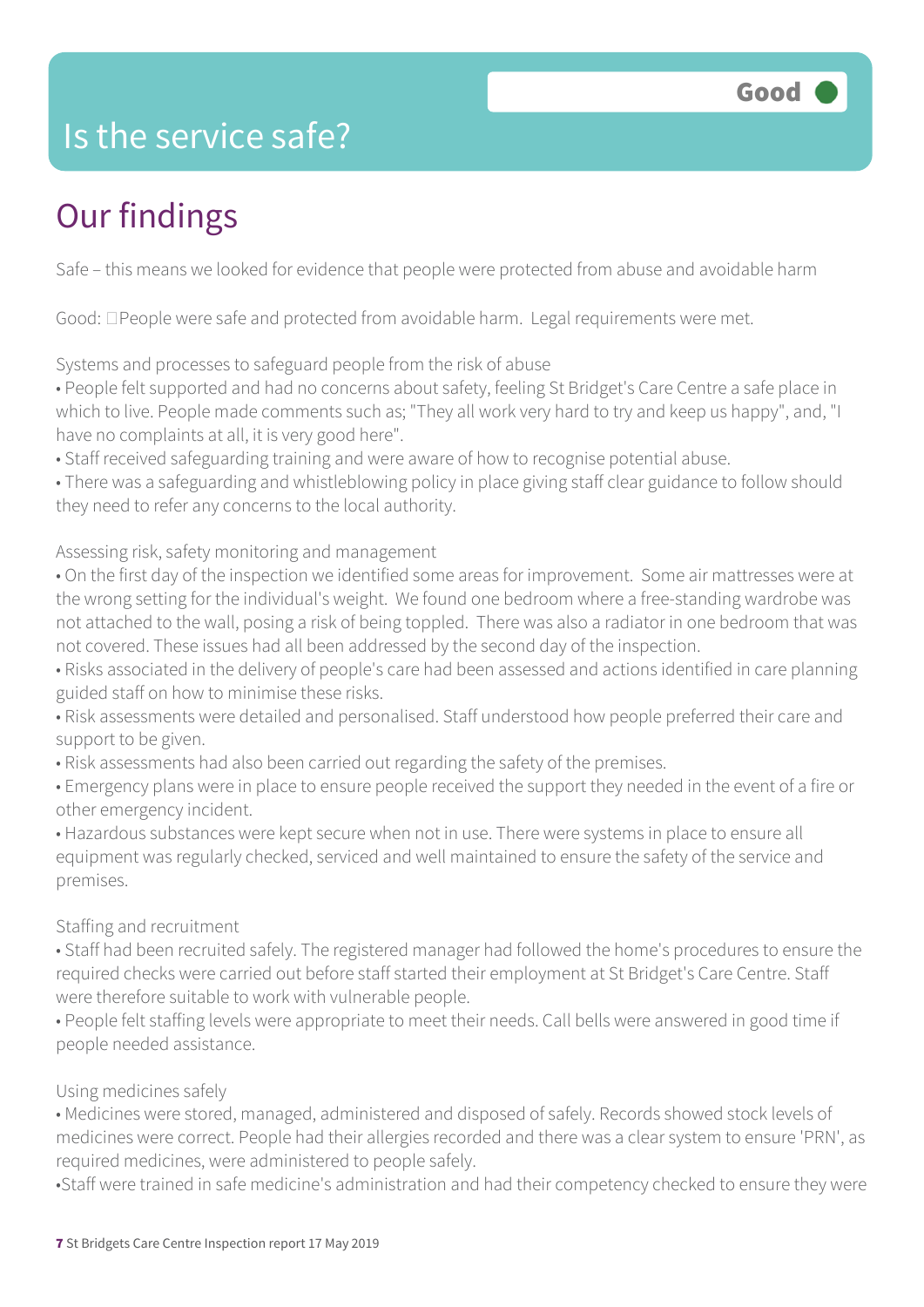safe and competent to administer medicines to people.

• Regular medicine management audits were completed to make sure people received their medicines as prescribed

• At the time of this inspection no one needed to have their medicines crushed or administered covertly. The registered manager was aware of the need for GP and pharmacy authorisations if covert administration was required.

Preventing and controlling infection

- Personal protective equipment was available for staff who wore it when it was appropriate to do so.
- There was a delegated infection control lead to monitor infection control standards.
- The laundry had a clear dirty to clean flow process and staff spoke knowledgably regarding infection control processes and understood how to protect people from the risk of infection.

•The home was clean and free from odours. Cleaning schedules were in place and formed part of the daily and weekly duties for staff.

Learning lessons when things go wrong

• There was a procedure in place for reporting, reviewing and analysing accidents and incidents.

• There was a procedure for shift handovers so that staff were aware of any incidents and actions in place to minimise risk.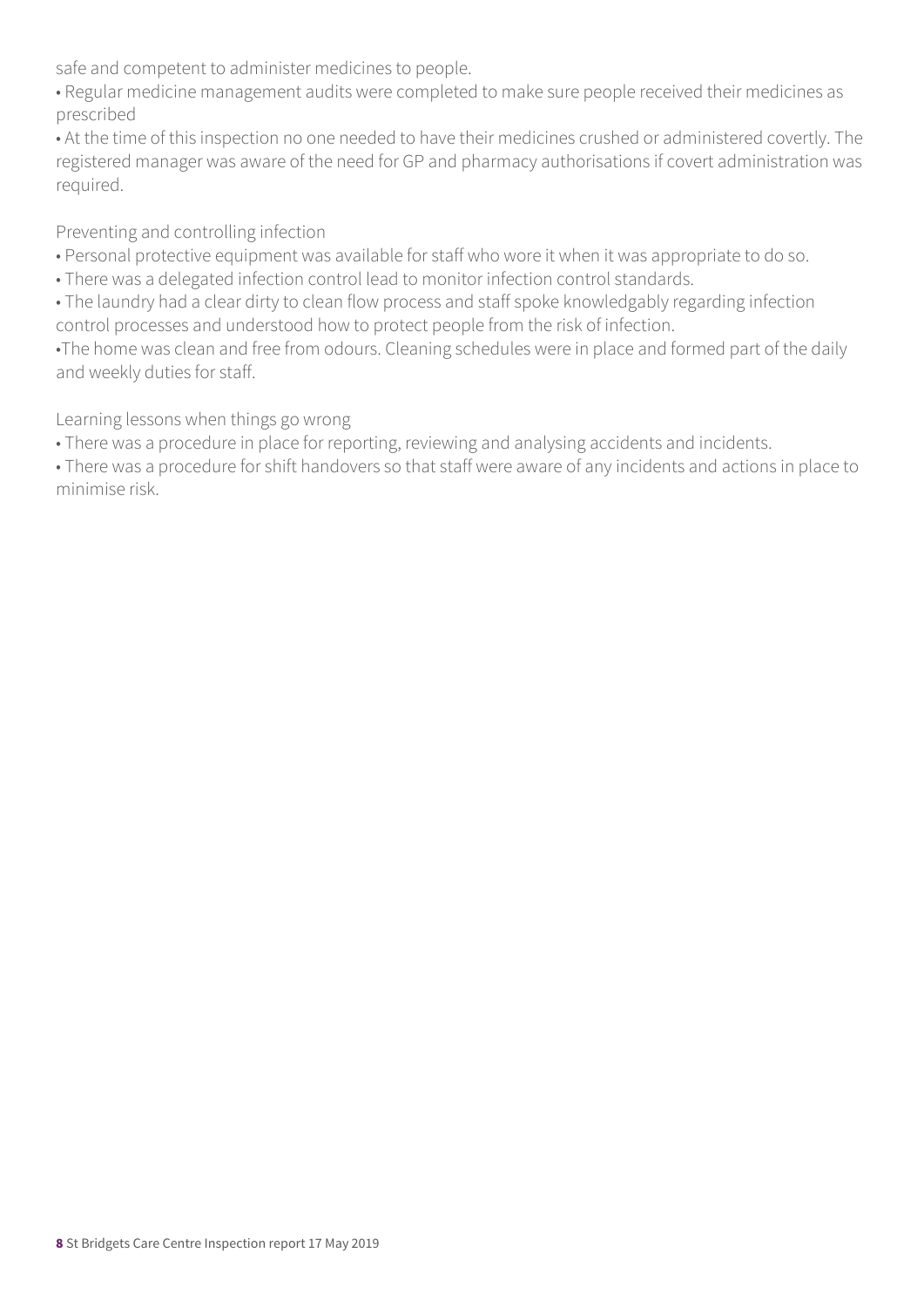### Is the service effective?

## Our findings

Effective – this means we looked for evidence that people's care, treatment and support achieved good outcomes and promoted a good quality of life, based on best available evidence

 $Good: \Box People's outcomes were consistently good, and people's feedback confirmed this.$ 

Assessing people's needs and choices; delivering care in line with standards, guidance and the law

- People had their needs assessed before they moved in St Bridget's Care Centre. Information had been sought from the person, their relatives and other professionals involved in their care.
- Assessments and people's care and support plans were individualised for each person and reflected their preferences and wishes.
- Care plans and associated assessments were regularly reviewed and updated in consultation with people, family and health professionals when appropriate.
- People were supported to live their lives as they wished. This included them being provided with support to consider all aspects of their gender, sexual orientation and disability.

Staff support: induction, training, skills and experience

• People were supported by staff who received ongoing training. New staff had an induction programme, which ensured they received training in areas relevant to their roles. This included completing the care certificate, where they were new to care. The care certificate sets out common induction standards for social care staff.

- Staff confirmed the training equipped them to support people effectively.
- Staff could access specialist training to support people better.
- Supervisions and appraisals allowed staff to reflect on their roles and encouraged and supported them in their development and learning.

Supporting people to eat and drink enough to maintain a balanced diet

- People were supported to maintain a healthy and balanced diet. Menus were planned to take into consideration people's meal preferences and choices. Where people had specific dietary needs, these were understood by staff.
- Care plans clearly documented any likes, dislikes, and dietary requirements, and these were respected by staff.
- For people who were at risk of choking, external health professionals had been consulted and their advice and guidance closely followed. For example, some people required a soft food diet or had to have their drinks thickened to ensure they could eat and drink safely.

Staff working with other agencies to provide consistent, effective, timely care

- Each person was supported with their health. The registered manager ensured that people's needs in respect of opticians, dentists and access to their GP were met.
- Staff had detailed guidance of how to support people with any health conditions and worked well with other health and social care professionals in meeting people's needs.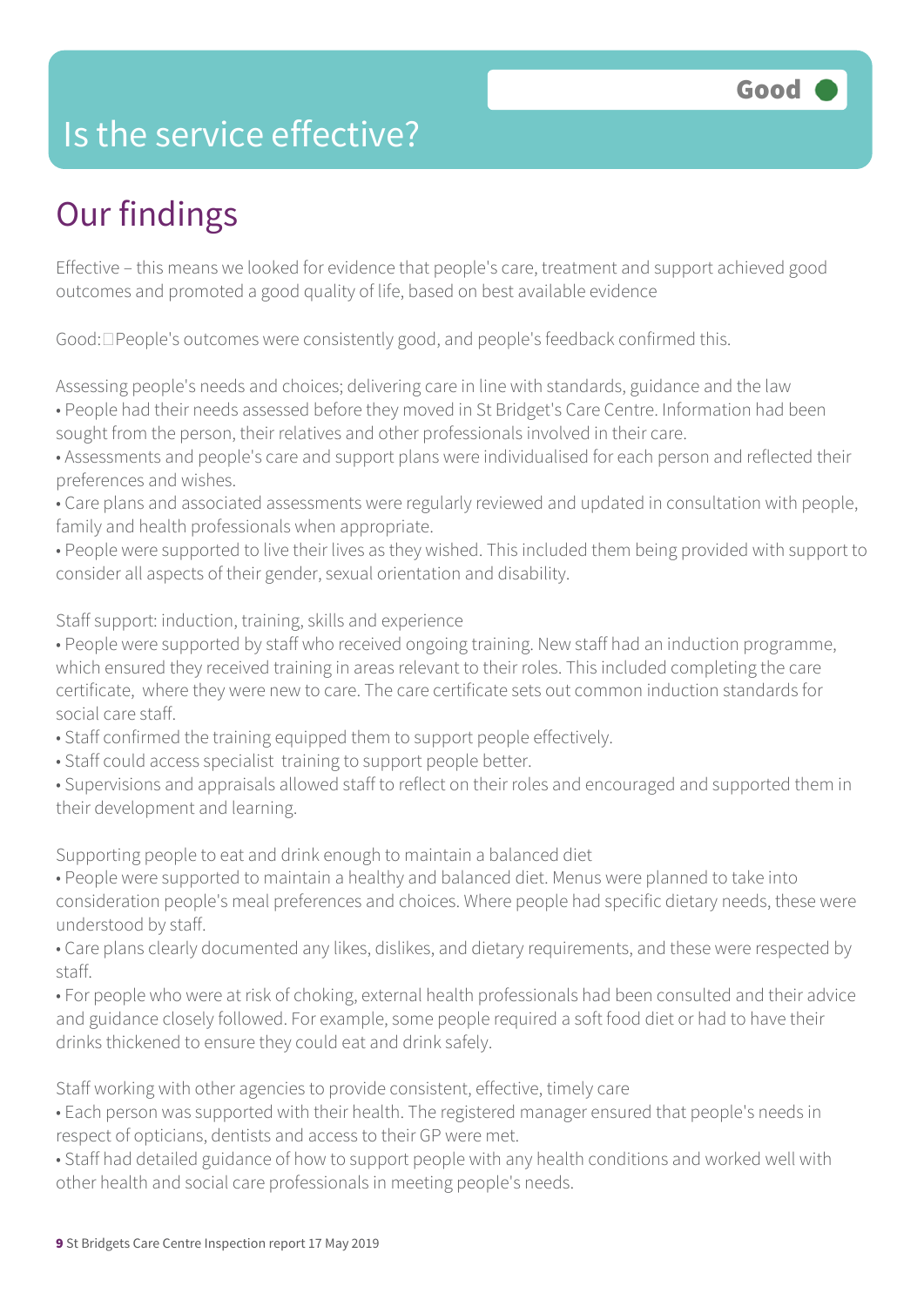Adapting service, design, decoration to meet people's needs

• People were able to personalise their bedroom by bringing their own furniture and belongings that were of comfort to them.

• The home had a passenger lift to access the first floor and other equipment to make the service was suitable for people experiencing frailty of old age.

Supporting people to live healthier lives, access healthcare services and support

• There were systems in place to monitor people's on-going health needs. Each person was registered with a GP practice.

• People's healthcare needs were met. Records showed timely and appropriate referrals were made to a range of healthcare professionals. These included dieticians, speech and language therapists, learning disability nurses, dentists, GP's and chiropodists.

Ensuring consent to care and treatment in line with law and guidance

The Mental Capacity Act 2005 (MCA) provides a legal framework for making decisions on behalf of people who may lack the mental capacity to do so for themselves. The Act requires that, as far as possible, people make their own decisions and are helped to do so when needed. When they lack mental capacity to make particular decisions, any made on their behalf must in their best interests and as least restrictive as possible.

People can only be deprived of their liberty to receive care and treatment with appropriate legal authority. In care homes, and some hospitals, this is usually through MCA application procedures called the Deprivation of Liberty Safeguards (DoLS).

• The majority of people could give consent for all aspects of their care. People told us they were always consulted and involved in decision making.

- Where people were not able to make particular decisions, the principals of MCA had been followed. Appropriate applications had been made in respect of deprivation of liberty safeguards. Any restrictions were kept under review involving other health and social care professionals, the person and their families.
- Staff had an awareness of the MCA and how this impacted on the people they supported. This ensured people's rights in relation to decision making was protected.
- Care plans were developed with people and people had consented to their care where possible. Staff confirmed they always asked people's consent before delivering care.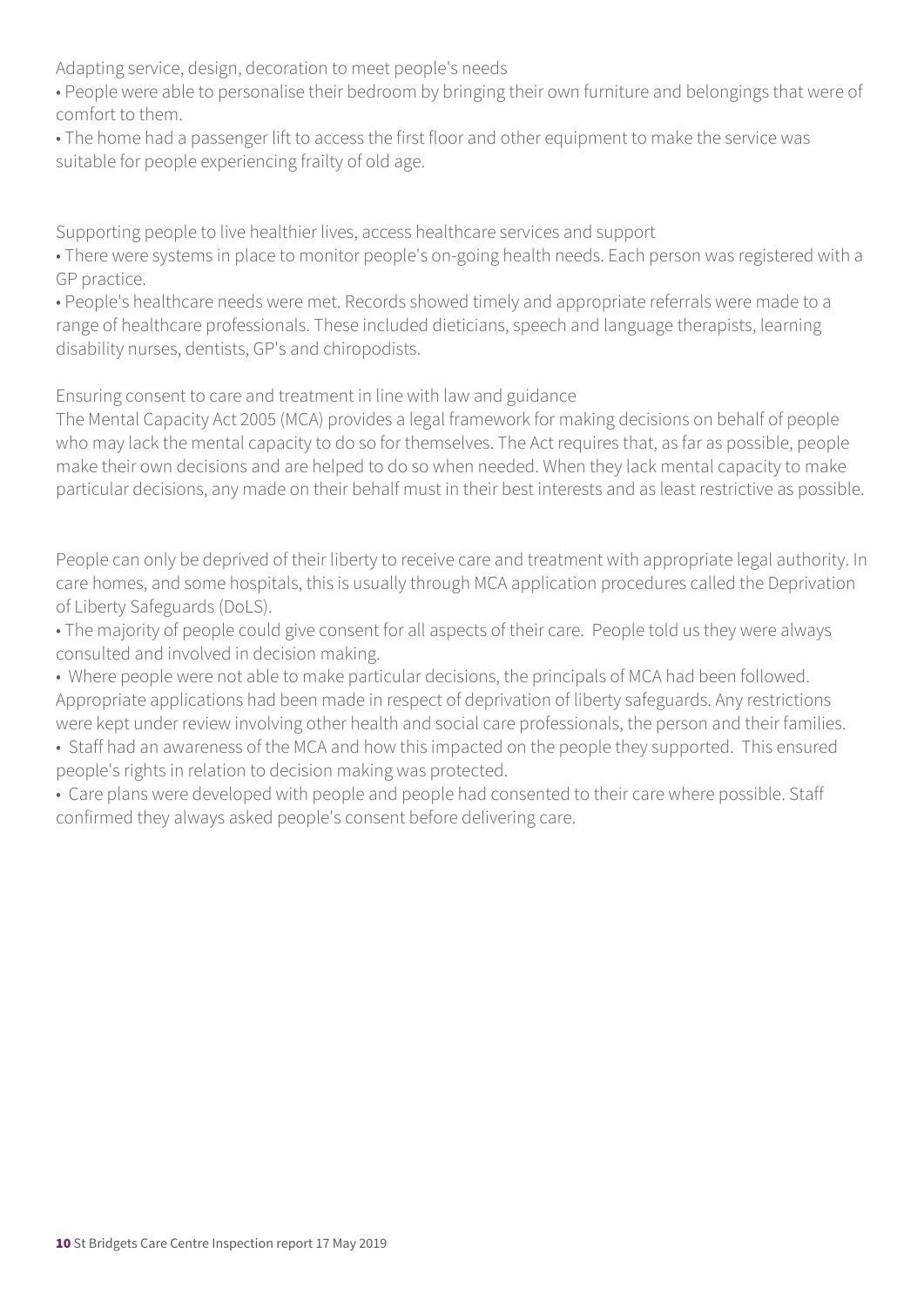#### Is the service caring?

### Our findings

Caring – this means we looked for evidence that the service involved people and treated them with compassion, kindness, dignity and respect

Good:  $\Box$  People were supported and treated with dignity and respect; and involved as partners in their care.

Ensuring people are well treated and supported; respecting equality and diversity

• Staff demonstrated a thorough knowledge of each person, how they preferred to receive their care and support. Staff spoke of people with fondness, warmth and genuine concern for their well-being and happiness. People made positive comments about the staff, such as, "They are very, very good and friendly", and, "The staff are all good and also very helpful".

• Throughout the inspection we observed staff treated people with kindness and patience. People were relaxed in the company of staff and smiled, chatted and laughed with them. Staff knew people well and were attentive to their individual needs. For example, one person had a passion for wildlife and they were supported with feeding birds in the garden.

• People's care and support records reflected how people wished their support to be given to meet their cultural and religious beliefs and staff respected their views. Support plans and records reflected the diverse needs of people using the service, including those related to disability, gender, ethnicity, faith and sexual orientation.

Supporting people to express their views and be involved in making decisions about their care

- Records showed people, family members, staff and health professionals (as appropriate) were involved in decisions regarding ongoing care and support. For example, one person wished to return home and the staff were working with the person to achieve this goal.
- There were regular residents' meetings where people could discuss what was happening at the service and could put forward their views and ideas on any developments they may like to see.
- People and their relatives had been fully involved in care and support planning and had been given the opportunity to share information that was important to them. This included information about their life history, important relationships, their likes, dislikes and preferences.
- Each person had a communication plan. This gave clear guidance on how people preferred to communicate and ensured people could express their views and be actively involved in decisions about their care.

Respecting and promoting people's privacy, dignity and independence

- We observed people were treated with dignity and respect by a staff team who knew people well.
- People's privacy was respected. Staff respected people's bedrooms as their private, personal space and knocked before entering people's bedrooms to maintain their privacy.
- People's personal information was kept secure and staff understood the importance of maintaining secure documents and care records to ensure people's confidentiality was maintained.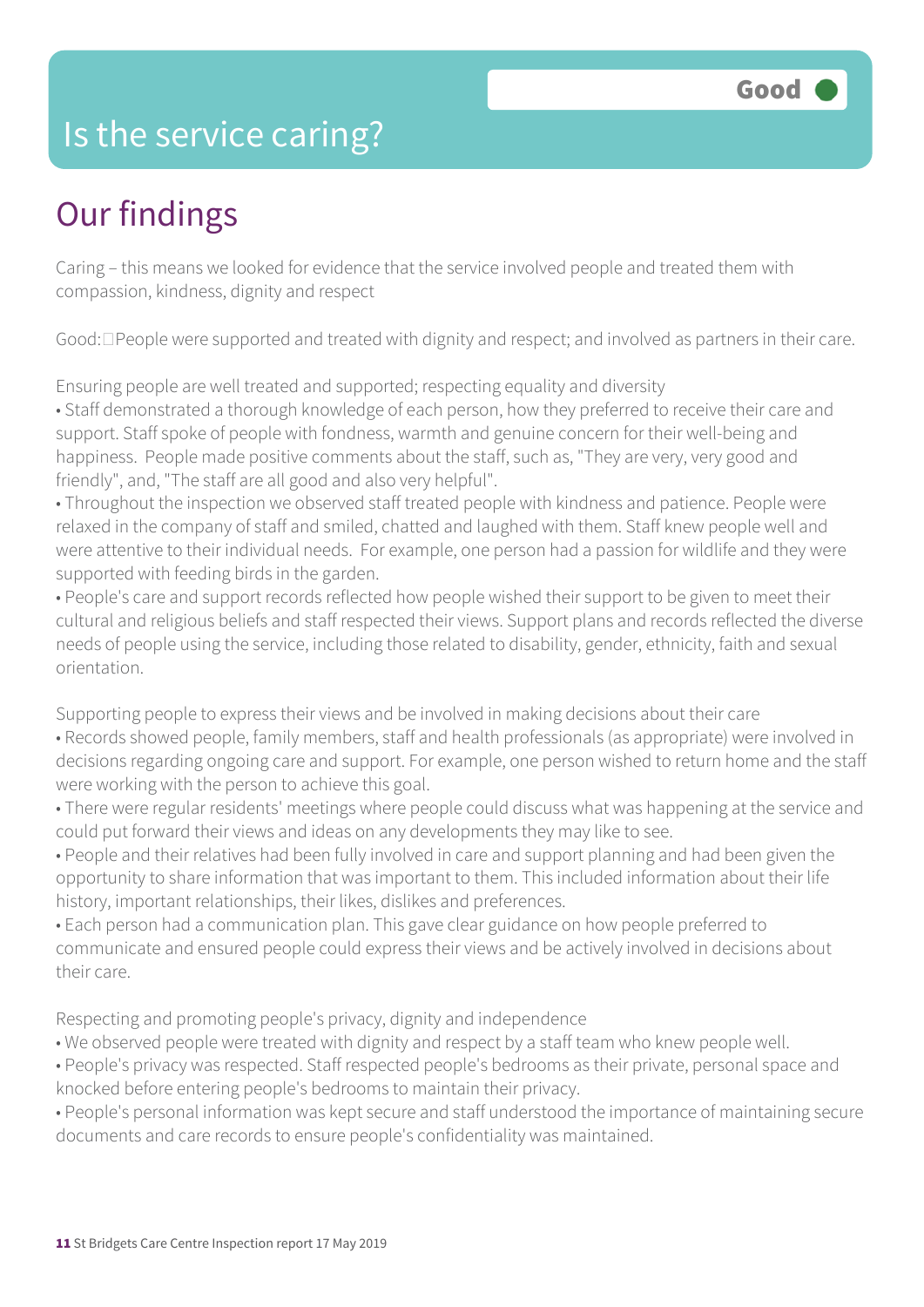### Is the service responsive?

# Our findings

Responsive – this means we looked for evidence that the service met people's needs

Good:  $\Box$  People's needs were met through good organisation and delivery.

Planning personalised care to meet people's needs, preferences, interests and give them choice and control • People received personalised care and support that had been individualised to their needs and preferences. Staff had received appropriate training to make sure an individual's social and cultural diversity, values and beliefs were respected.

• Care plans had been developed for each person and reflected their health and social care needs. These were kept under review and updated as people's needs changed. Care plans we reviewed reflected people's needs.

• People were encouraged to have active and meaningful lives. On both days of the inspection people were interacting with each other, going out into the community or involved with the staff.

• People were supported to communicate in ways that were meaningful to them. Their methods of communication were identified and recorded in their care plans and staff understood the Accessible Information Standard. This is a law which aims to make sure people with a disability or sensory loss are given information they can understand, and the communication support they need.

Improving care quality in response to complaints or concerns

• The provider had a clear complaints policy and procedure which was clearly displayed around the home. People knew how to make a complaint and were confident any concerns would be addressed.

End of life care and support

• The service was not supporting any person with palliative or end of life care needs at the time of our inspection.

• People and relatives were fully consulted and supported to make end of life plans to ensure they received person centred care and support in line with their wishes. Local palliative care and district nursing teams were also involved and consulted where appropriate.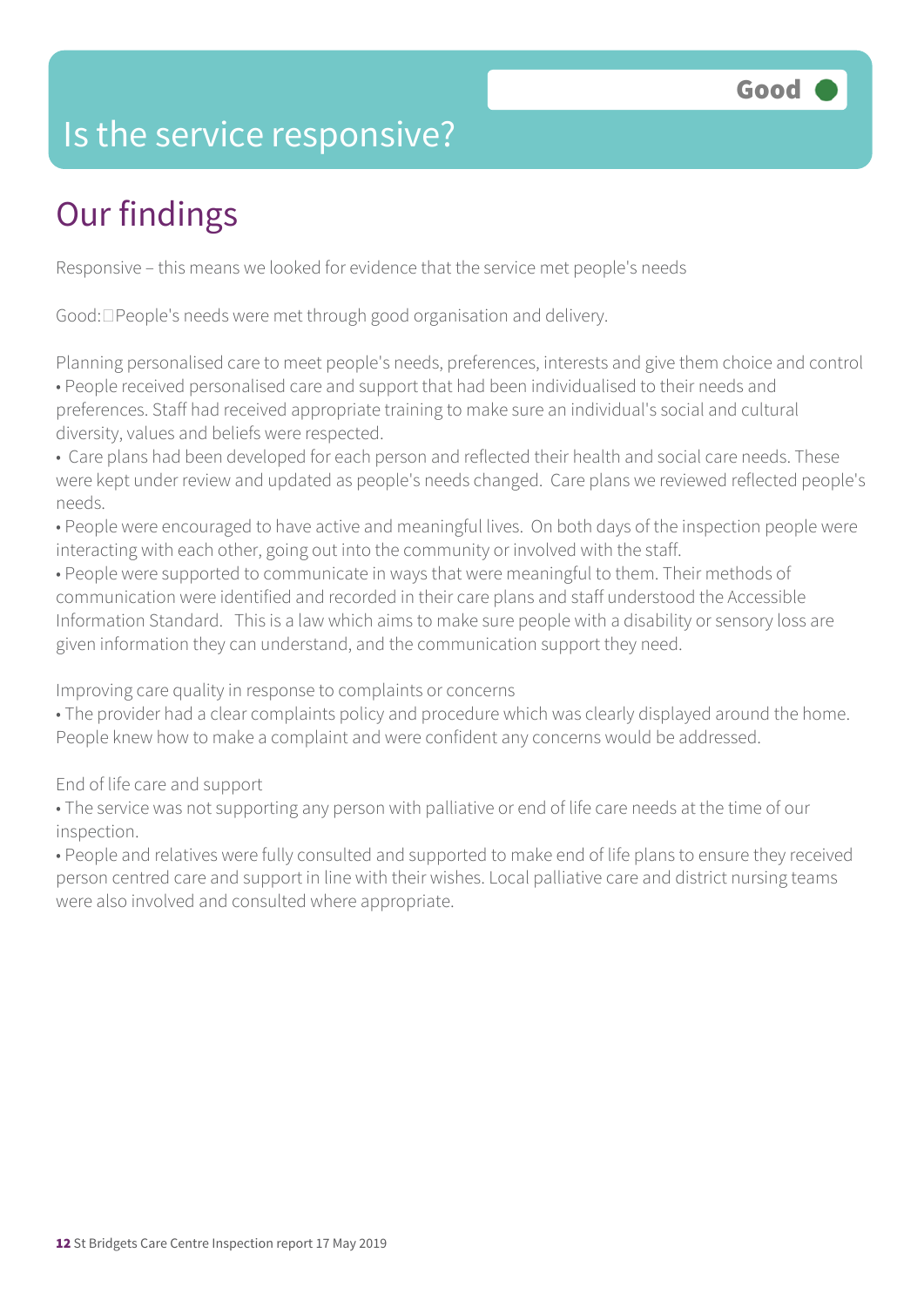#### Is the service well-led?

### Our findings

Well-Led – this means we looked for evidence that service leadership, management and governance assured high-quality, person-centred care; supported learning and innovation; and promoted an open, fair culture

Good:  $\Box$  The service was consistently managed and well-led. Leaders and the culture they created promoted high-quality, person-centred care.

Planning and promoting person-centred, high-quality care and support with openness; and how the provider understands and acts on their duty of candour responsibility

• Overall, there was positive feedback from everyone involved in the inspection. A member of staff said of the provider, "He's a good boss and does not scrimp on anything". Another member of staff told us about how much they enjoyed coming in to work. The registered manager and staff worked with people to set goals and work towards their aspirations.

• The registered manager had clear visions and values for the way in which they wished the service to be run. They were committed to providing a person-centred service for people enabling them to live as independently as possible.

• There were good communication systems which included staff handovers, communication boards, daily communication books and regular staff meetings to ensure people's needs were met and staff worked collaboratively.

• The service had a motivated staff team who enjoyed their roles and showed genuine warmth and compassion for the people they supported. A member of staff told us, "They (registered manager?) are open to new ideas and always approachable".

Managers and staff being clear about their roles, and understanding quality performance, risks and regulatory requirements

• There was a clear management structure in place. Staff spoke knowledgeably about their responsibilities within their role and told us they all worked very well together as a team. They were confident in the quality of care and support they were able to offer people.

• There were effective systems in place to ensure views from visiting health professionals, people, relatives and staff were fully considered and acted upon.

• The provider had a whistleblowing policy and staff spoke knowledgeably about how to raise concerns if needed.

• Notifications to CQC as required by the regulations had been appropriately made.

Engaging and involving people using the service, the public and staff, fully considering their equality characteristics

• There was a system of annual quality assurance questionnaires in place for obtaining the views of the service from people and relatives. Results from these questionnaires were analysed and any areas of weakness or concern identified and acted upon.

• Staff felt comfortable to put forward any ideas they may have to improve the care, support or wellbeing for